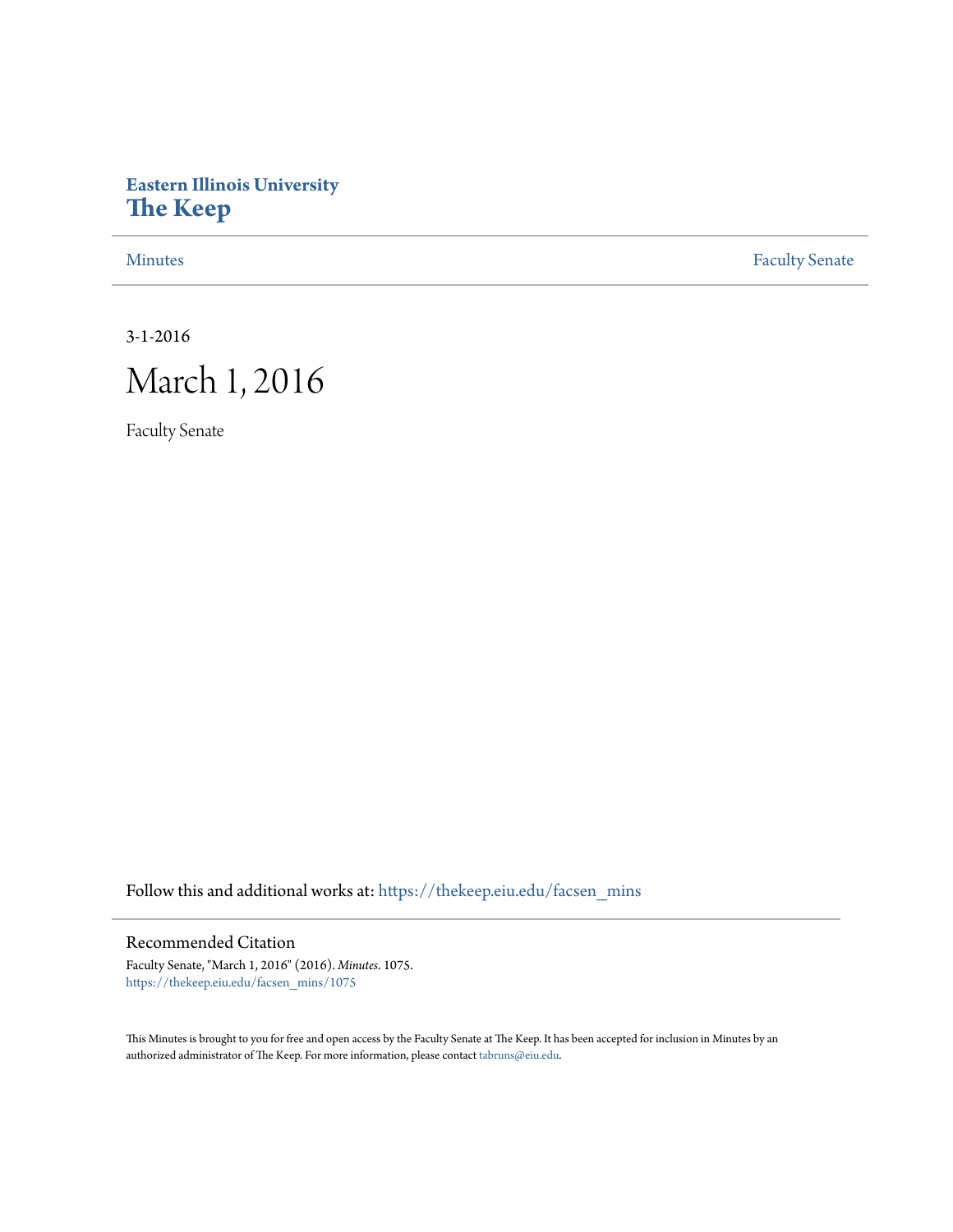Faculty Senate Session Minutes March 1st, 2016, 2:00 – 3:15 PM Booth Library Conference Room

#### I. Attendance and Welcome 2:01 PM

- Welcome: Vice-Chair Stowell
- Senators in Attendance: Abebe, Bruns, Hugo, Lawrence, Ludlow, Mitrovski, Oliver, Scher, Sterling, Stowell, Waller, Wharram, JaLisa Smith (Stud. Gov. Rep)
- Guests: C. Buchman (DEN), G. Hild (CAH), B. Lord (AA)
- Introduction of Senator Mitrovski Department of Chemistry
- II. Approval of Minutes from February 16<sup>th</sup>, 2016 2:00-2:05 PM
	- Motion to approve Sterling (Ludlow Second)
	- Approved no comments, discussion, corrections

#### III. Committee Reports

- 1. Executive Committee 2:05-2:30 PM
	- a. Request for candidates to serve on Textbook Rental Service Advisory Committee
		- Stowell request from Holly Cox in behalf of Jeff Cross and Lynnette Drake to repopulate the Textbook Rental Service Advisory Committee. Do we have a senator that would be willing to serve?
		- Scher when do they meet?
		- Stowell they have not decided yet, but want to have their first meeting before Spring Break
		- Scher am willing to serve depending on when they meet
		- Mitroski would be willing to serve based on schedule of meetings

- Stowell – important committee because of electronic material discussions and current purchasing restrictions on new textbooks

- Stowell – I will send both names back to Holly Cox and she will hopefully follow-up with you

#### b. Parliamentarian Discussion

- Stowell introduces the discussion we have a need for one
- Ludlow I nominate Doug Brandt to serve as parliamentarian
- Scher do we know if he is interested in serving?

- Stowell – not sure …I can talk with Doug, realizing he only has a few more meetings in his interim role…maybe this will encourage him to run for the Faculty Senate next year as well (?)

#### 2. Nominations Committee

- No report

- 3. Elections Committee
- Stowell first item is relevant to the upcoming election. I have gathered names of electors from Jeff Cross, which includes full-time Unit A & Unit B faculty and department chairs. Those that should have been excluded have been excluded. I also have confirmed with all chairs of elected committees to confirm replacements needed for the upcoming Spring 2016 elections. We should now have a complete list of vacant elected positions for the upcoming elections (23 positions). In near future I will prepare the information/data for ITS needs for setting up the web-based elections as well as candidates. Later today we will discuss requirements for candidates seeking an elected position.
- Stowell Senator Oliver had presented a motion via email a few weeks ago regarding the requirements of potential elected candidates for the Spring 2016 elections = the removal of the 10 signature requirement but continue to require 10 votes.
- Abebe I second the motion. Friendly amendment suggested change '10 votes' to 'at least 10' votes.
- Stowell I expressed some concerns regarding the motion based on recent results from elections we had a significant # of write-in candidates in past elections – there could be a long-list of candidates that don't meet the 10 vote requirement. People can self-nominated for nominated committees. One thought could be we reduce the # of signatures required. Other thoughts?
- Hugo are personal statements still required?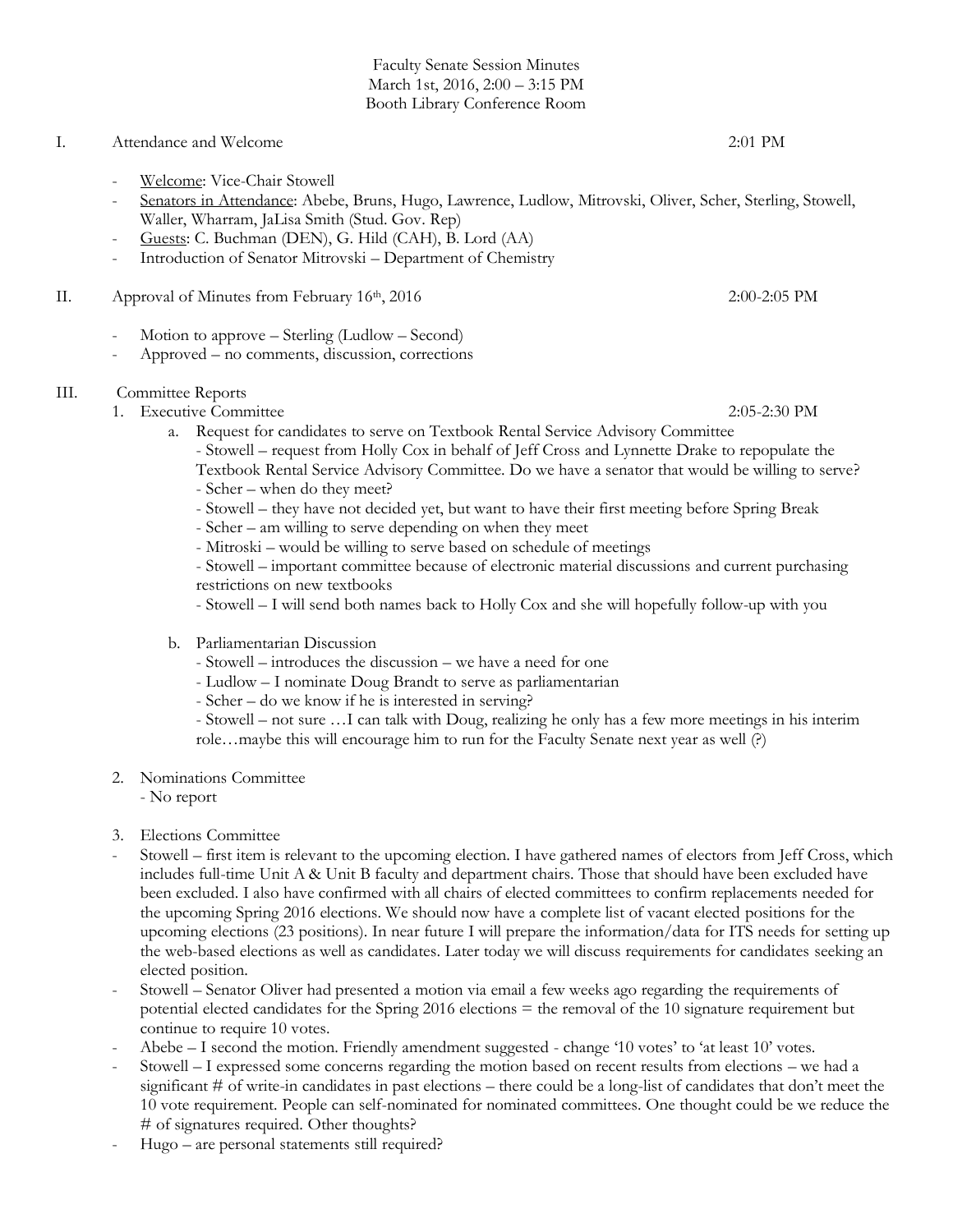- Stowell reviewed the bylaws nothing in our bylaws suggests this requirement for a candidate. Last fall we had one other elected position that did not require a candidate statement. Let's open this up for discussion first, maybe focusing on the motion on the table first.
- Wharram I think the write-in names from previous elections was not from the person running (from other people not running). Either way is fine with me. I was originally the one who brought up the idea. I would be happy with 3 or 5 signatures rather than 10. I do think the 10 signatures may be an obstacle for potential candidates, especially those in smaller departments. I still think we need the 10-vote minimum for a write-in candidates to secure an elected position.
- Sterling this was the complication that I was wondering about with official candidates vs write-in candidates the 10 vote minimum for write-in candidates. Candidates on the ballot sometimes get elected with less than 10 votes. Let's keep the 10-vote requirement for write-ins, and let's think about a 10-vote minimum for official candidates.
- Wharram notwithstanding S Oliver's motion, it might be simpler to reduce the number of signatures required rather than change the entire process.
- Scher the signatures don't always have to come from your own department, correct? Part of the idea is for a candidate requesting signatures from outside of your own department.
- Bruns so the impetus of this is that 10 signatures may be prohibitive to some candidates. Reducing  $\#$  of required signatures from 10 to 5 signatures might be a good test of this theory.
- Lawrence and keeping some signature requirement maintains the formal nature of the process
- Sterling and there still are the nominated committees if a candidate does not want to collect signatures, he/she could self-nomimate for a nominations committee
- Stowell so now let's first vote on the original motion (Oliver)
- Yes Waller, Abebe, Mitrovski, Scher, Oliver (5)
- No Bruns, Wharram, Stowell, Sterling, Ludlow, Lawrence, Hugo (7)
- Stowell so first motion does not pass would someone like to make a new motion?
- Wharram motion change  $10$  signature requirement to  $5$  signatures
- $Ludlow-I$  second this motion
- Stowell and is this just for the Spring 2016 elections?
- Wharram this could apply for only Spring 2016 elections
- Mitrovski asks for clarification on the motion we are talking about the number of signatures needed to be elected or a candidate? Between 0, 3, 5, 10 signatures?
- Wharram  $-$  yes, currently I have motioned for 5 to be the requirement
- Mitrovski statistically, I don't see a difference between 3, 5, or 10. So how important is the # of signatures and do the signatures really matter?
- Bruns provides rationale for considering the change in number of signatures
- Mitrovski why is  $#$  of signatures a criterion that we are using in this process?
- Ludlow –because we are having difficulty finding candidates
- Mitrovski my vote is probably going to be tied to whether or not a personal statement will be required  $-I$ usually place more emphasis on the personal statements. My suggestion is to go with the personal statements rather than the signatures. At detailed paragraph. People who really want to serve will put the effort into the personal statements.
- Wharram your sentiments related to my original point the signatures are just 'busy work'
- Motion to Vote on: Reducing signatures from 10 to 5 for elected positions:
- Yes Bruns, Wharram, Stowell, Waller, Sterling, Ludlow, Lawrence, Hugo, Oliver (9)
- No Abebe, Mitrovski, Scher (3)
- Stowell for bylaws revisions we need  $2/3$  majority of all senators (10 out of 15)– motion failed
- Sterling reviews Senate Bylaws for voting on motions to confirm
- Bruns maybe we can revisit and combine after the discussion on candidate statements for elected positions?
- Hugo add comments on importance of personal statements provides insights from candidates, especially from those candidates that we do not know personally
- Mitrovski suggestion require statements but limit the length
- Lawrence personal statements are they currently required?
- Stowell traditionally, yes, apparently since the 1980s, but there is nothing in writing requiring them
- Ludlow seeks clarification about which committees require personal statements Senate only or other committees
- Abebe –confirms that Faculty Senate required personal statements for senate candidates last spring
- Ludlow but each elected committee sets the requirement for personal statements. Not sure we (the Faculty Senate) can set requirements on the personal statement outside of the Faculty Senate. But I could be mistaken.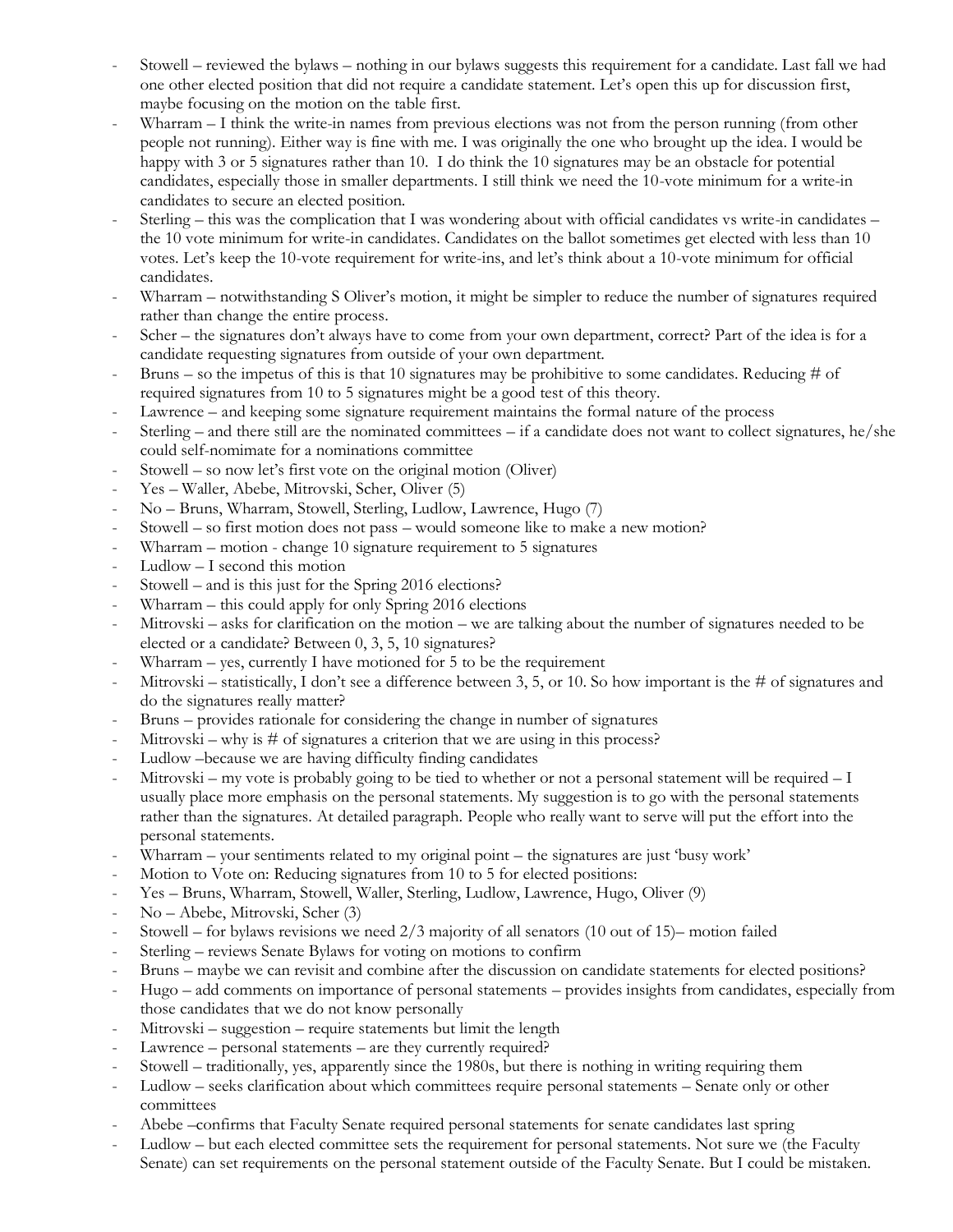- Lawrence we may want to require a personal statement for any/all elected positions. It will help us understand why a person is interested in running for the elected position.
- Scher I agree with Senator Hugo the statements are useful it moves us beyond just the 'who you know' I think the personal statement must be 'required', not just 'optional'
- Mitrovski consider limiting the length of these statements
- Stowell there are specific questions for each committee required to be answered by candidates although some elected committees may not require questions to be answered.
- Wharram provides humorous commentary on what some of the questions might be for some committees
- Bruns requests clarification are the candidate statements controlled by us or by the individual committees?
- Ludlow I could be mistaken, but controlled by the individual elected committees
- Scher the signature page and the statements should be considered/submitted together
- Stowell I sense that the general feeling here is that we should require the submission of candidate statements
- Hugo I motion that we formally require a candidate statement/question response for elected positions administered by the Faculty Senate – formalizing this as a 'policy' rather than just 'tradition'
- Waller length limit considered?
- Sterling now that the process is electronic, length really does not matter
- Bruns offers amendment to Hugo's motion–require 3 signatures along with personal statement from candidates
- Hugo I accept that amendment
- Bruns I second the motion
- Vote on the motion:
- Yes Bruns, Wharram, Stowell, Waller, Sterling, Ludlow, Abebe, Lawrence, Mitrovski, Scher, Hugo, Oliver (12)
- Unanimous candidate statement required plus 3 signatures for elected positions
- Stowell we will finalize language of the motion + amendment and apply this to the upcoming Spring Elections
- Stowell call for candidates with this adjustment will be circulated later today or early tomorrow, with materials (personal statement and 3 signatures) due by Friday, March 11th. The elections will take place after Spring Break during the last week of March – probably from a Wednesday through a Monday. What did we do last year?
- Ludlow we only opened up voting for a few days, so a few more days may be helpful
- 4. Faculty-Student Relations Committee - Waller – no report
- 5. Faculty-Staff Relations Committee -Waller – no report
- 6. Awards Committee
- Hugo distinguished faculty award packet distributed waiting to receive completed nominations
- 7. Faculty Forum Committee -Bruns – no report
- 8. Budget Transparency Committee -Sterling – sent info about university reserves to Jemmie, and asked him to distribute to the Senate. He was not able to distribute it to you this week. Reserves being used up due to the budget impasse. Once appropriations are received, reserves should be refilled.
- 9. Constitution and By-Laws Review Committee
	- Scher we have on the agenda to review bylaws revisions that we discussed at the last meeting.
- 10. Committee on Committees
- Stowell you should have received a copy of the spreadsheet on each committee  $+$  service requirements  $+$ meeting times + individuals overseeing the committee
- Oliver ready to upload to website?
- Stowell yes, after a few more informational additions  $-1$  will send that out with the call for candidates
- 11. Ad hoc Committee on Extracurricular Athletics
- Ludlow no report
- IV. Communications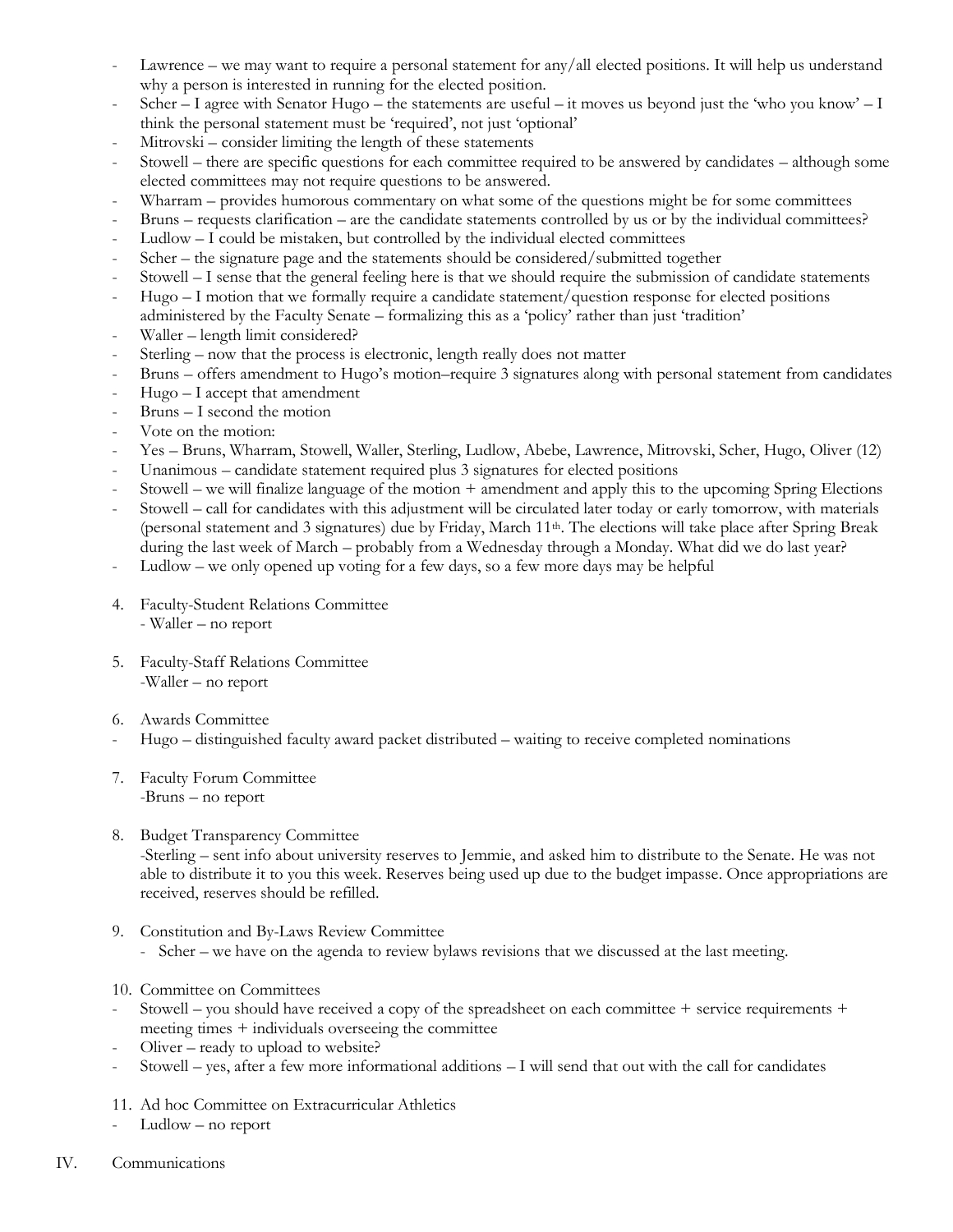- 1. Faculty Senate Minutes from February 16th, 2016
- 2. Faculty Senate Bylaws Revisions
- 3. Revised Constitution
- 4. CAA Minutes, February 11<sup>th</sup>, 2016
- 5. Call for Textbook Rental Service Committee Service
- V. Provost's Address: Provost Blair Lord 2:30-2:35 PM

- Blair Lord – I took S. Stowell's report from the Committee on Committees was taken to the President's Council and the VPs committed to more involvement of faculty in shared governance and re-energize the committees. Some administrative announcements will be made in the near future. Dean Klarup will announce of COS associate dean search results soon. CAH search results will also be released soon – President Glassman is reviewing the results. Pres. Glassman is at the IBHE meeting today, along with all other campus presidents and chancellors. All remain optimistic that the budget gridlock will soon be broken and higher education funding will eventually be received.

#### VI. Amendments to By-Laws Revisions 2:35- PM

- Scher – S. Robertson was spearheading the revisions process. Document can be accessed via hyperlink sent to us via email. We have previously voted and approved all revisions.

- Sterling – the only issue remaining that I was aware of was the candidate signatures and personal statements.

- Stowell – filling of vacancies by the Faculty Senate was the one other issue that needs to be addressed. Some feedback I have received suggested that the Senate needs to be more formal in the process (ie - not just who responds first). I motioned electronically that we send out a call to the relevant constituency with three days to submit selfnominations, followed by the use of the random selection process to finalize.

- Scher – I am opposed to a random selection process. Regardless of the DEN letter, the preferred method is to consider the candidates and choose whom we think is the best, not just first candidate to respond, possibly requiring a letter of nomination or a personal statement? Using a random number generator is insufficient.

- Wharram – I agree, and suggest we extend the process to the nominated committees where candidates are appointed. Ask each candidate to provide personal statements. Some of my colleagues have questioned the existing randomized process.

- Bruns – those candidates that are never selected may still be feeling excluded. But there is some value in random selection to help us avoid a potential negative - us becoming to "clickish" through a subjective process.

- Mitrovski – that's why I see the value in personal statements – requiring them may broaden participation – hopefully this will overcome the risk of 'clicks'

- Bruns – there have also been difficulty recruiting candidates

- Mitrovski – we need to better inform potential candidates about why it is so important to consider serving

- Abebe – we want to be consistent in the process – such as requiring faculty running for any elected position to submit a personal statement.

-Sterling – we have always treated the elected and the nominated committees differently/separately. But if we want to become more consistent in the process, we may need to start treating them more comparably. Maybe candidate statements for elected positions and possibly also for nominated positions. There are time issues, 'click' issues. Temporary replacements will still be needed.

Mitrovski – but we (the Faculty Senate) then determine what are the less or more important committees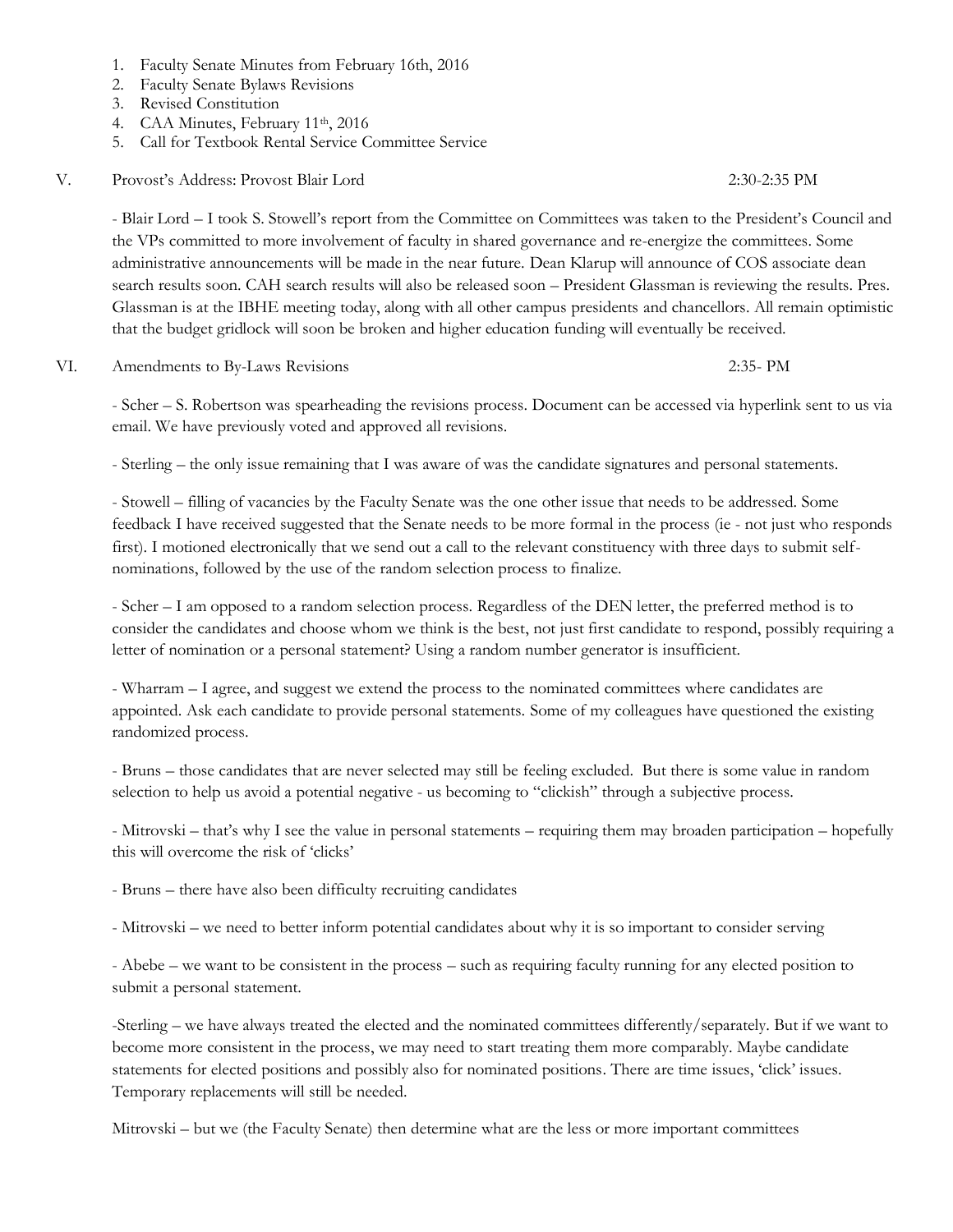Stowell – true, but the elected committees arguably 'carry the weight' of the university – they are at a different level

Wharram – perhaps this is not a large problem, never having served on a nominations committee. Maybe there is a wealth of talented candidates available? Do we have to use the lottery selection frequently?

Bruns – the lottery system is a bit 'hit-and-miss' and has flaws – the process can overlook a 'serious' candidate

Stowell – and I have been on the nominations committee and have witnessed different situations with candidates

Scher – provides a case study related to campus parking – vacancy on parking advisory committee – the spouse of the chief of police applies for a position along with other candidates – we use a random process in this situation? The Senate needs to clarify a fair, best-intentioned, consistent process to select best qualified candidates to fill vacancies.

Ludlow – that's an important point, just because we may not use a random selection process every time, we might at time use it if all candidates are deemed equal. We need to decide on a case-by-case basis. And realistically, most situations only include 1 candidate to fill a vacancy. A personal candidate would be valuable if we have multiple highqualified candidates.

Abebe – and at times a personal statement from a prospective candidate would be important

Stowell – is this for replacements/vacancies or for every nominated committee?

Wharram – I am comfortable leaving it up to the nominated committee to decide the methods used, but I want to make sure the nomination committee knows that they don't have to use the same methods all the time. They can adapt to the situation of each committee need.

Bruns – so the nominated committee will be making the decision? It is three senators. I am feeling nervous about that. Even after the nominations committee makes decision on candidates, does the Faculty Senate vote on the results?

Stowell – yes, the Faculty Senate does provide final approval (vote) of candidates presented by the nominations committee.

Ludlow – what about short-term vacancies that are being filled by the nominations committee, typically in the Fall semester?

Stowell – I remove my previous motion to use the random selection process to fill nominations committee vacancies.

Wharram – the understanding from Senator Rosenstein is that they assumed or inherited that method to fill vacancies

Bruns – I think we should make a new motion to be more specific with the methods that the nominations committee should use to fill vacancies.

Wharram – motion = require a personal statement for a candidate seeking a nominated position

Abebe – I second that motion

Bruns – do we need to clarify the selection process with this motion?

Wharram – this motion is operational, not meant to change a by-law.

Sterling – Bruns is correct – we need to officially change the bylaw if we are going to require a candidate statement.

Abebe – the problem is that there is no standard for our elected positions – in the absence of a standard, we are going to be arbitrary in our selection process of potential candidates.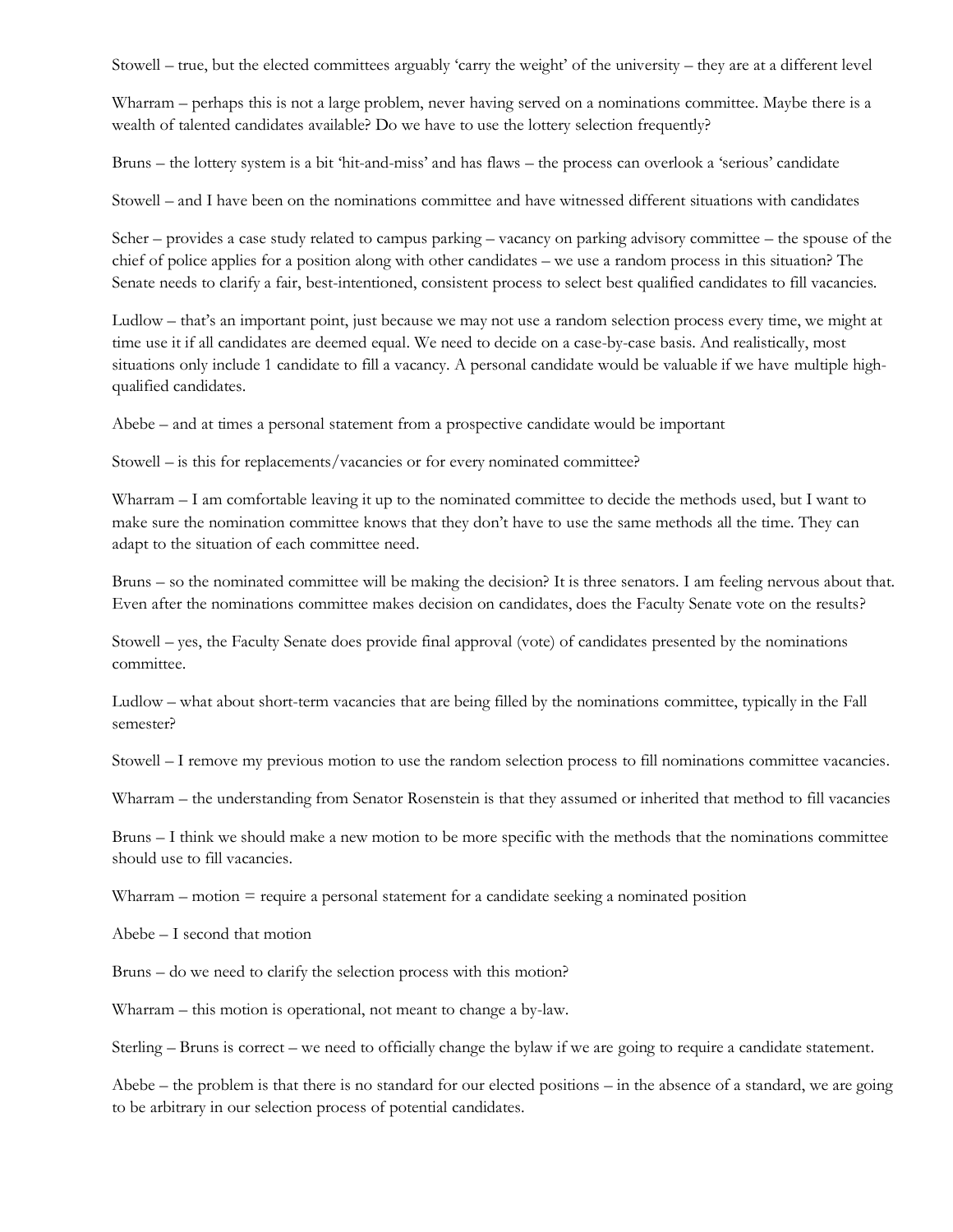Bruns – maybe we look at this as 'house' (Nominations) and 'senate' (Elected) – provides commentary on the comparisons. Random selection may be appropriate in some instances, but in others we need to be specific about what is required.

Motrovski – would we as senators see the statements provided to the nominations committee, or just the nominations committee?

Wharram – currently, it's just the nominations committee

Mitrovski – so doesn't that degrade the whole process – putting the final decisions in the hands of three people.

Abebe – the nominations committee represents the Senate, so we either trust them or we don't

Wharram – provides commentary on the case of 25-30 candidates for each position – the nominations committee could filter through the entire group of candidates to reduce the group to a few finalists.

Bruns – I am comfortable with the nominations committee trimming down a long list of candidates and presenting finalists to the Faculty Senate to vote on.

Sterling – but how long is that going to take? There are many nominated committees.

Mitrovski – but that is ok, it is our responsibility. This might be one reason why we are not getting candidates.

Bruns – provides hypothetical example of parking advisory committee – two different types of candidate responses possible

Scher – we need to strike a balance between improving the process and discouraging people from serving. We need to find the balance point. These proposed statements will hopefully improve the process and help the committee identify the best candidates without discouraging colleagues to serve on committees.

Ludlow – realistically, there probably won't be huge numbers of candidates submitting personal statements for vacancies on nominating committees

Wharram– reviews the motion – require candidates to submit short personal statements for appointments to nominated committees, and when filling vacancies on nominated committees.

Yes – Bruns, Wharram, Stowell, Sterling, Ludlow, Abebe, Lawrence, Mitrovski, Scher, Hugo, Oliver (11)

No – Waller (1)

#### VII. Adjournment - 3:15 PM

#### IX. Future Dates and Guests:

Upcoming Spring 2016 Faculty Senate Sessions: March 29th, April 5th & 19th

Stowell – who should we invite to present to the Senate during the last three meetings of Spring 2016?

Abebe – I really wanted to hear more from the admissions director. She deserves more time to present.

Lawrence  $-$  I thought she was scheduled on March  $29<sup>th</sup>$  with Rep Phillips?

Sterling – I suspect that was a mistake – probably before we added the special meeting a few weeks ago

Wharram – did Jemmie mention that Rep.Phillips wanted the Admissions Director present during his visit?

Stowell – not sure